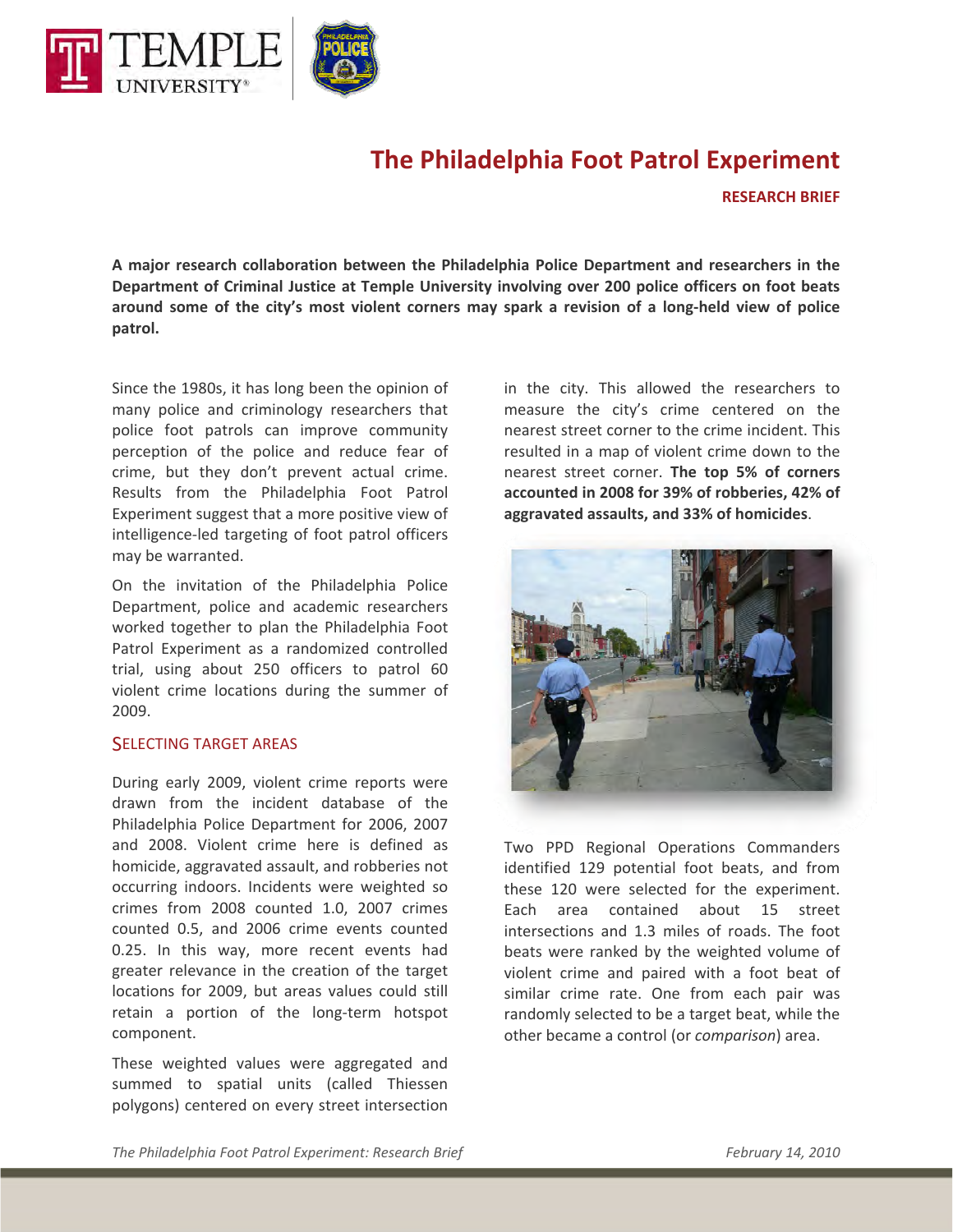

#### WHAT DID THE OFFICERS DO?

Officers generally patrolled in pairs with two pairs assigned to each foot patrol. They worked from Tuesday morning to Saturday night in two shifts (10am to 6pm, 6pm to 2am). All patrol officers were provided with an initial criminal intelligence brief on their foot patrol area by the criminal intelligence unit, as well as whatever information they gleaned from their initial orientation. Some officers engaged in considerable community-oriented work, speaking to community members and visiting child care centers and juvenile hangouts, while others were more crime oriented, stopping vehicles and conducting field interviews of pedestrians.



## HOW WERE THE RESULTS ANALYZED?

We employed both an analysis of change scores and a linear regression model in which the crime value of the operational period serves as the dependent variable and the pre‐operation crime level serves as a covariate. The linear regression model outcomes were examined in phases based on percentile levels of pre‐ intervention violence. To examine the issue of displacement, we also used Bowers and Johnson's weighted displacement quotient.

#### WHAT WAS THE RESULT OF THE EXPERIMENT?

We found the violent crime hotspots had a reduction in violence of 85 offenses (with a net

effect of 50 offenses once displacement is considered) ‐ outperforming equivalent control areas by 22 percent; however, the benefits were only achieved in areas with a threshold level of pre‐intervention violence. When that threshold was achieved (in our study an average of 5 violent crimes in the three months pre‐ intervention), target areas had significantly less violent crime during the operational period, even after accounting for natural regression to the mean.

In summary, after twelve weeks and relative to the comparison areas:

- Violent crime in the target areas decreased 22%
- Vehicle‐related crime decreased 12% in the target areas
- Drug‐related incident detections increased 28% in the target areas
- Pedestrian stops conducted by police increased 51% in the target areas
- Vehicle stops and traffic enforcement increased 33% in the target areas
- Arrests increased 13% in the target areas

With the increased police activity, we estimate that in the target areas, one violent crime was reduced for every additional four arrests, 63 pedestrian stops and 25 traffic stops.

#### WHAT ABOUT DISPLACEMENT?

Studies show that sometimes crime is displaced to nearby areas, though more often it appears that nearby areas benefit from a diffusion of crime prevention. In Philadelphia, because some target areas were close to others, we combined some areas to examine the issue of displacement.

In the Philadelphia Foot Patrol Experiment, we did discover some modest displacement to surrounding streets, but that the displacement was less than the direct benefits achieved in the target areas. 85 crimes were prevented in the target area, offset by a 35 crime increase